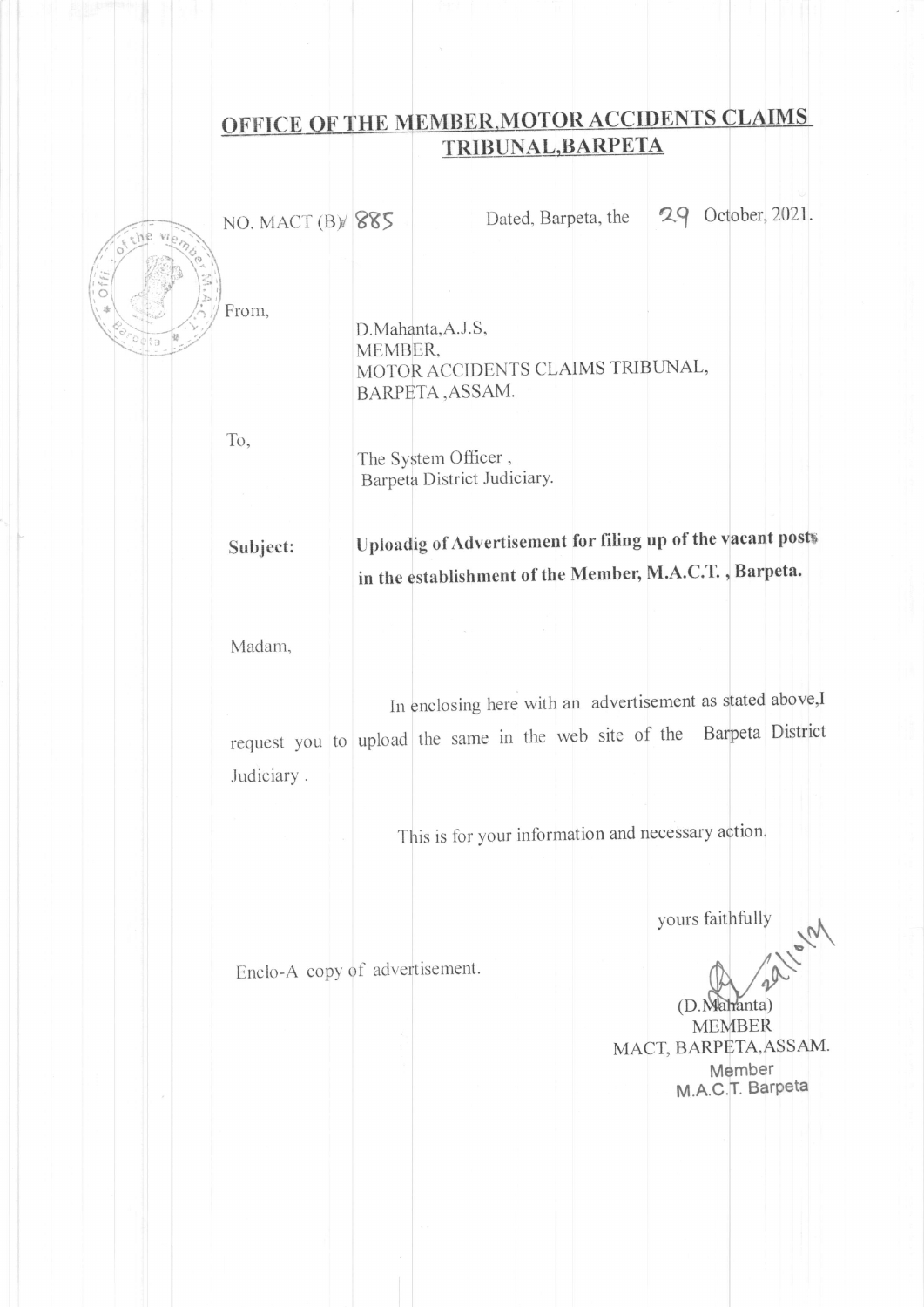# de vember OFFICE OF THE MEMBER, MOTOR ACCIDENTS CLAIMS TRIBUNAL, BARPETA.

# CORRIGRNDUM OF ADVERTISEMENT

The Advertisement published in the News paper namely The "Assam Tribune" and "Asomiya Pratidin" vide No. Janasanyog/453/17 dtd 04-06-2017 and No.Janasanyog/D/5837/20 dtd 17-10-2020.and No. Nil dtd.  $6<sup>th</sup>$  June,2017 where minimum education qualification for the post of process Server was fixed as H.S.S.LC passed. It is found that there is no conformity regarding qualification with the Notification of the Hon'ble Gauhati High Court vide No. HC.XI-06/2015/67/RC dated 28-01-2016,for which applications of the candidates who applied for the post of Process Server in persuant to the said advertisements is cancelled as minimum qualification is found to be in contradiction to the guidelines set by the Hon'ble Gauhati High Court vide Notification No.HC.XV.10/2018/51 /RV dated 26-04-2021 and No.HC.XI-06/2015/67/RC dated 28-01-2016 . Hence, fresh applications in standard Form are invited from the citizens of India ,as defined under Article S and 6 of the constitution of India,for filling up the following temporary post in the establishment of the Motor Accidents Claims Tribunal, Barpeta. pet?  $\frac{1}{2}$ 

| Sl.No | Name of the post      | No.of post | scale of pay                           |  |
|-------|-----------------------|------------|----------------------------------------|--|
|       | <b>Process Server</b> | 1(one)     | 14,000-60,500/- GRADE PAY<br>$5,200/-$ |  |

#### Oualification for the post

 $\frac{1}{2}$ ONE OF s(  $\mathbb{R}$ 

1. Minimum educational qualification is VIII passed.

2. Candidates having HS passed or above qualifications are ineiigible for the post.

## Eligibility Criteria for the post of process server

1. The candidate must be the citizen of India and his age should not be less than 18 years and not more than 40 years on the date of submission of his candidature.

# General execptions

1. The upper age limit is relaxable for candidates belonging to SC/ST categories up to 45 years,for candidates belonging to OBC/MOBC categories up to 43 years and for candidates belonging to persons with Disabilities categories up to 50 years